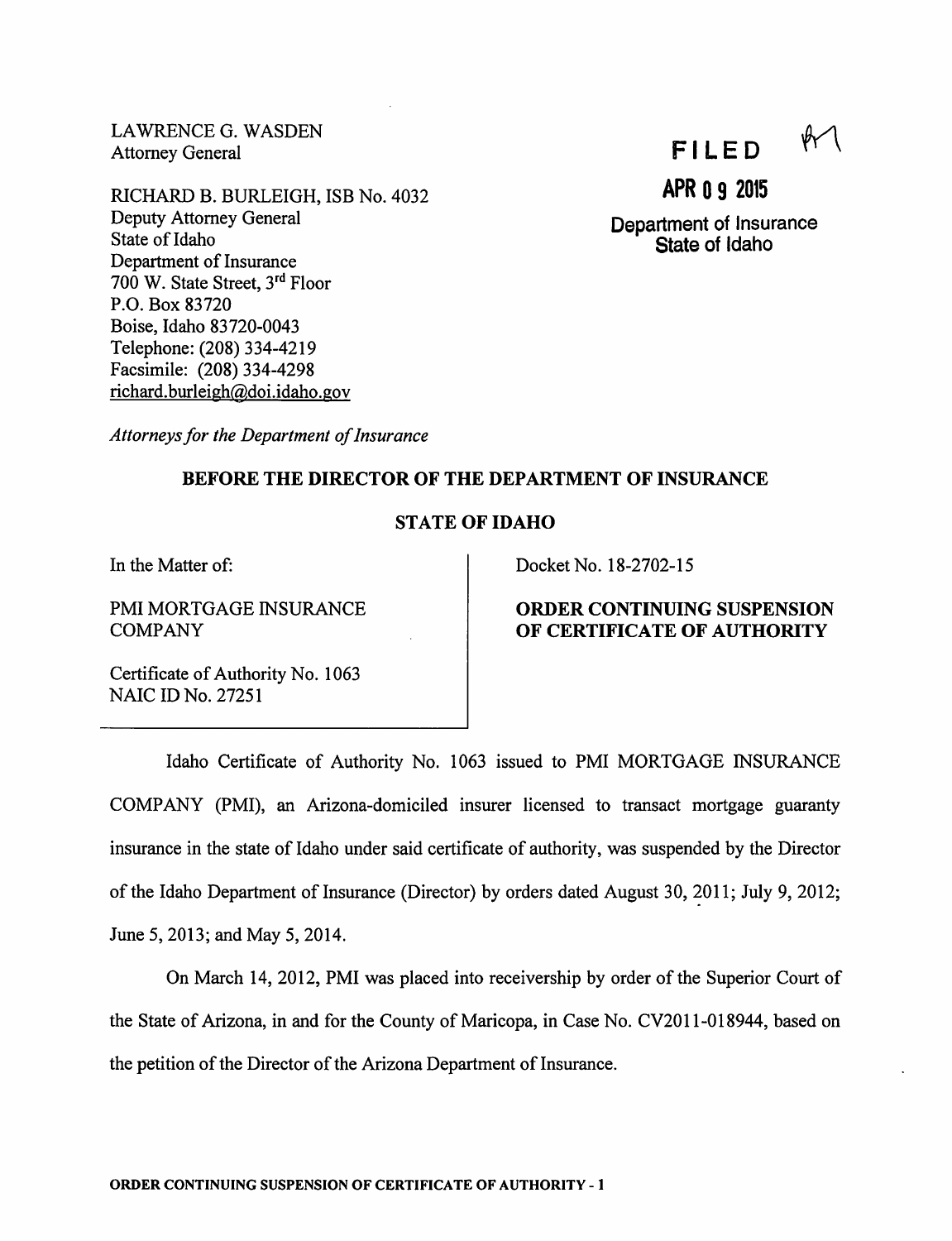The Director, having reviewed the foregoing and the requirements of Idaho Code  $\S$  41-327, and good cause appearing therefor,

NOW, THEREFORE, IT IS HEREBY ORDERED, pursuant to Idaho Code  $\S$  41-327(3), that Certificate of Authority No. 1063 issued to PMI be CONTINUED IN SUSPENSION, effective immediately, for a period of one (1) year from the date ofthis order. The Director may terminate the suspension sooner if the cause for said suspension is corrected and PMI is otherwise in compliance with title 41, Idaho Code.

IT IS FURTHER ORDERED that PMI shall comply with the requirements of Idaho Code § 41-329, including § 41-329(2), which states: "During the suspension period the insurer shall not solicit or write any new business in this state, but shall file its annual statement, pay fees, licenses, and taxes as required under this code, and may service its business already in force in this state, as if the certificate of authority had continued in force."

IT IS FURTHER ORDERED, pursuant to Idaho Code  $\S$  41-330(1), that, within four (4) days after notice of this suspension is provided, PMI shall notify, by any available means, every person authorized to write business in the state of Idaho by said insurance company, to immediately cease to write any further insurance business for PMI in Idaho, unless PMI has already taken such action pursuant to prior order of the Director.

DATED this  $\int_{\frac{\text{day of April, 2015}}{4}}^{+\infty}$ 

STATE OF IDAHO DEPARTMENT.OF INSURANCE

THOMAS A. DONOVAN Acting Director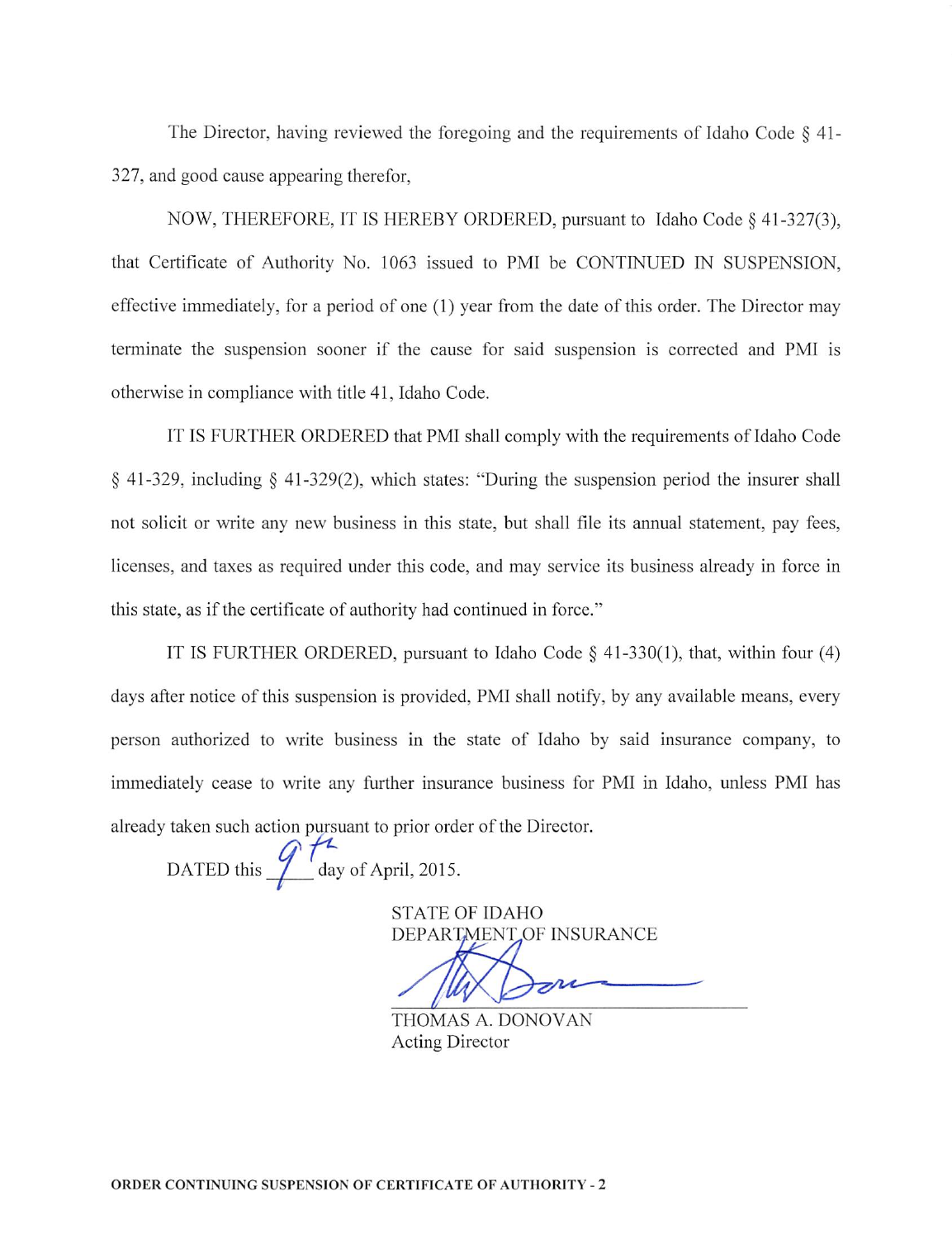#### NOTIFICATION OF RIGHTS

This Order constitutes a final order of the Director. Any party may file a motion for reconsideration of this final order within fourteen (14) days of the service date of this order. The Director will dispose of the petition for reconsideration within twenty-one (21) days of its receipt, or the petition will be considered denied by operation of law. See, Idaho Code  $§ 67-5246(4).$ 

Pursuant to Idaho Code §§ 67-5270 and 67-5272, any party aggrieved by this final order may appeal it by filing a petition for judicial review in the district court of the county in which: (1) the hearing was held; or (2) the final agency action was taken; or (3) the aggrieved party resides or operates its principal place of business in Idaho; or (4) the real property or personal property that was the subject of the agency decision is located. An appeal must be filed within twenty-eight (28) days of: (a) the service date of this final order; or (b) an order denying a petition for reconsideration; or (c) the failure within twenty-one (21) days to grant or deny a petition for reconsideration, whichever is later. See, Idaho Code § 67-5273. The filing of a petition for judicial review does not itself stay the effectiveness or enforcement of the order under appeal.